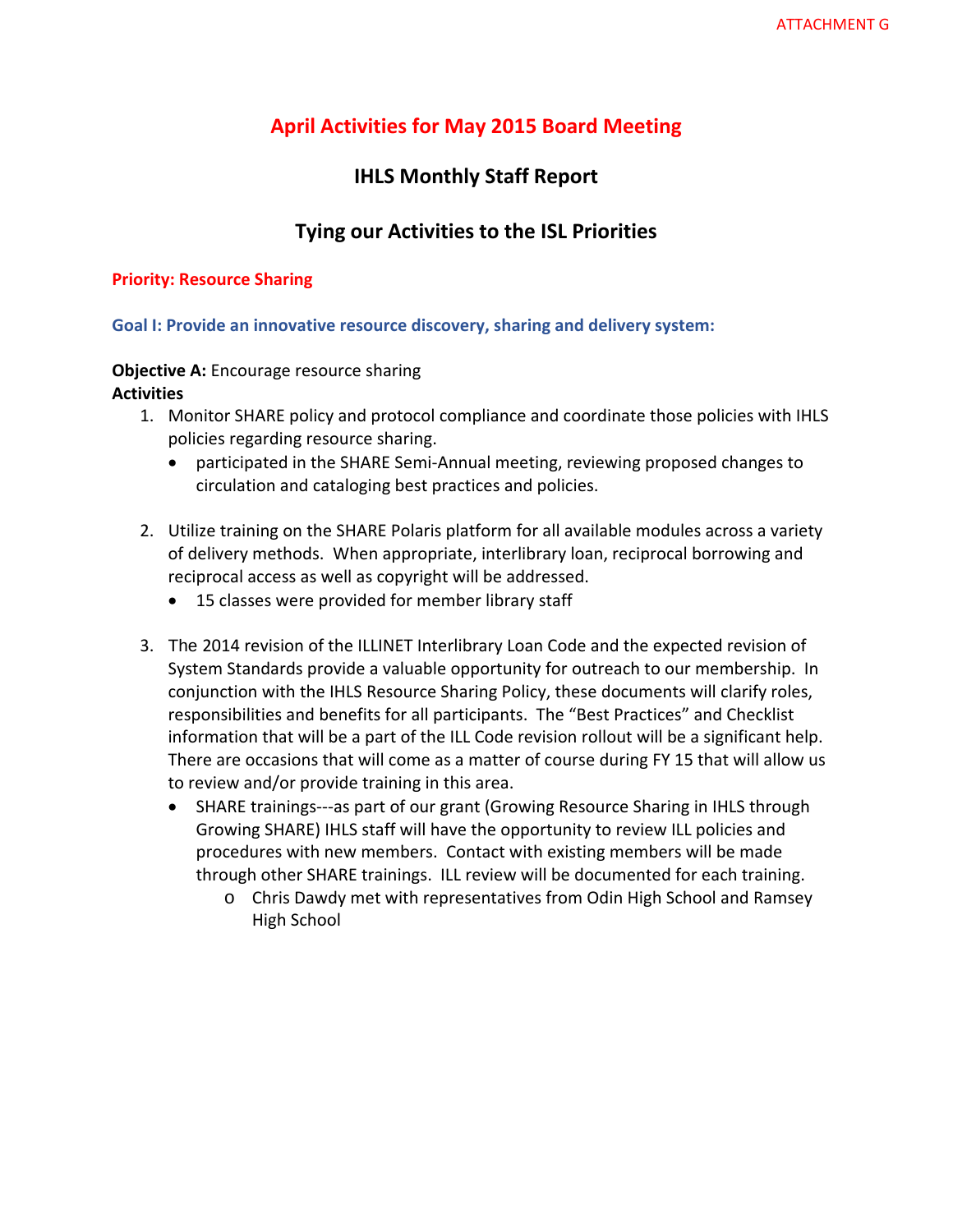| <b>SHARE</b>      |                    |         |                  |                 |                 |             |                |
|-------------------|--------------------|---------|------------------|-----------------|-----------------|-------------|----------------|
| <b>Statistics</b> |                    |         |                  |                 |                 |             |                |
|                   |                    |         | Reciprocal       | Pac             |                 |             |                |
|                   | <b>Circulation</b> | ILL.    | <b>Borrowing</b> | <b>Searches</b> | <b>Holdings</b> | <b>Bibs</b> | <b>Patrons</b> |
| <b>July 2013</b>  | 850,892            | 138,641 | 68,960           | 644,208         | 8,991,402       | 1,928,106   | 784,028        |
| August 2013       | 790,258            | 139,555 | 61,543           | 652,256         | 8,995,814       | 1,929,231   | 798,119        |
| September 2013    | 885,916            | 141,666 | 60,944           | 696,999         | 9,021,461       | 1,935,716   | 800,708        |
| October 2013      | 943,153            | 154,268 | 66,625           | 707,758         | 9,046,157       | 1,935,157   | 802,871        |
| November 2013     | 831,585            | 135,707 | 58,710           | 623,768         | 9,066,327       | 1,934,896   | 804,875        |
| December 2013     | 719,734            | 120,643 | 51,533           | 557,802         | 9,062,746       | 1,931,142   | 807,509        |
| January 2014      | 827,562            | 143,710 | 60,069           | 692,213         | 9,058,711       | 1,884,609   | 808,450        |
| February 2014     | 802,661            | 140,364 | 55,648           | 650,213         | 9,058,711       | 1,884,609   | 805,634        |
| March 2014        | 886,973            | 153,957 | 61,457           | 727,703         | 9,065,928       | 1,884,067   | 803,207        |
| April 2014        | 847,678            | 150,545 | 57,731           | 637,041         | 9,035,531       | 1,886,715   | 802,743        |
| May 2014          | 736,091            | 129,779 | 58,784           | 651,784         | 9,027,758       | 1,886,611   | 802,743        |
| <b>June 2014</b>  | 822,888            | 125,101 | 65,477           | 788,302         | 9,003,233       | 1,883,498   | 797,887        |
| September 2014    | 905,510            | 154,053 | 55,538           | 742,432         | 8,995,198       | 1,872,863   | 810,038        |
| October 2014      | 919,651            | 163,798 | 55,769           | 879,563         | 9,009,041       | 1,828,813   | 811,636        |
| November 2014     | 774,715            | 131,037 | 48,673           | 757,958         | 9,019,234       | 1,830,868   | 814,280        |
| December 2014     | 730,911            | 130,580 | 48,792           | 613,143         | 9,009,264       | 1,841,676   | 805,018        |
| January 2015      | 858,769            | 155,127 | 57,008           | 735,170         | 8,991,006       | 1,839,988   | 804,899        |
| February 2015     | 790,917            | 145,355 | 52,047           | 687,870         | 9,001,314       | 1,843,721   | 804,008        |
| <b>March 2015</b> | 863,377            | 159,912 | 56,228           | 1,560,054       | 9,010,811       | 1,835,452   | 803,628        |
| April 2015        | 811,727            | 148,130 | 52,698           | 1,815,939       | 9,023,056       | 1,840,633   | 807,234        |

**Objective B:** Provide a framework for members to participate in a state-of the-art integrated library system.

# **Activities**

1. Act as legal and financial authority for SHARE.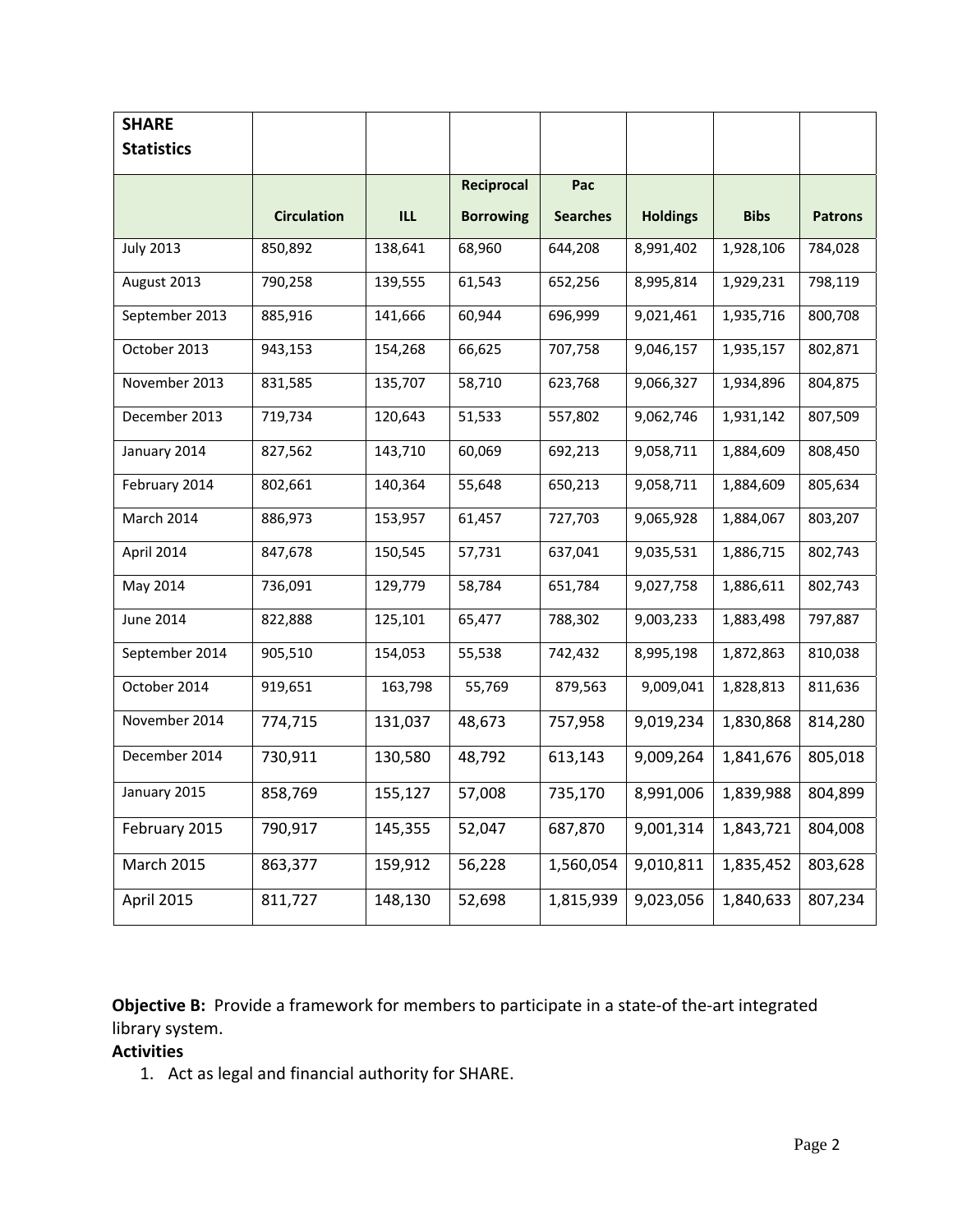- worked on the FY16 SHARE budget, and member fees, with presentation of both to the SHARE Fee/Finance/Policy Committee, the SHARE Executive Council, and at the SHARE Semi‐Annual meeting
- 2. Evaluate the impact of uniform cost sharing on all LLSAP members and consider a modified formula for FY2016.
	- presented proposed FY16 fee formula to the SHARE Fee/Finance/Policy Committee, the SHARE Executive Council, and at the SHARE Semi‐Annual meeting
- 3. Continue the evaluation of current LLSAP policies and the development of uniform policies for SHARE with the SHARE Executive Committee. Analyze trends in data and in the library marketplace to determine opportunities for changes and enhancements of LLSAP Services.
	- initiated discussion about adding more substance to the SHARE governing document regarding standing committees
- 4. Continue participation in the Statewide E‐Books Grant opportunity.
	- As of May 1, 2015, 157 library agencies are participating in the 3M Cloud library shared collection (or 189 libraries).
	- The IHLS eBook trainer/coordinator presented the eRead Illinois technology petting zoo to approximately 30 participants at the Edwardsville Public Library staff development day. In addition 4 other technology petting zoos were provided at area libraries in the month of April with a total of 14 library staff members attending.
	- The total number of items circulated in April was 11,459, this is the third month we've gone over 11,000. 13,236 unique titles make up the collection.
- 5. Employ a variety of instructional methods to allow SHARE members to work effectively and efficiently with the ILS, and other shared databases.
	- conducted three SHARE Local meetings, 15 training classes, attended one special interest group meeting
- 6. Promote new membership in the SHARE LLSAP through the *Growing Resource Sharing in IHLS Through Growing SHARE* grant. IHLS will continually consider opportunities to more fully involve these members in resource sharing.
	- met with representatives from Odin High School and Ramsey High School
- 7. Continue to support the SHARE Helpdesk to track concerns and technical issues with the Polaris software.
	- resolved and closed 163 help tickets in April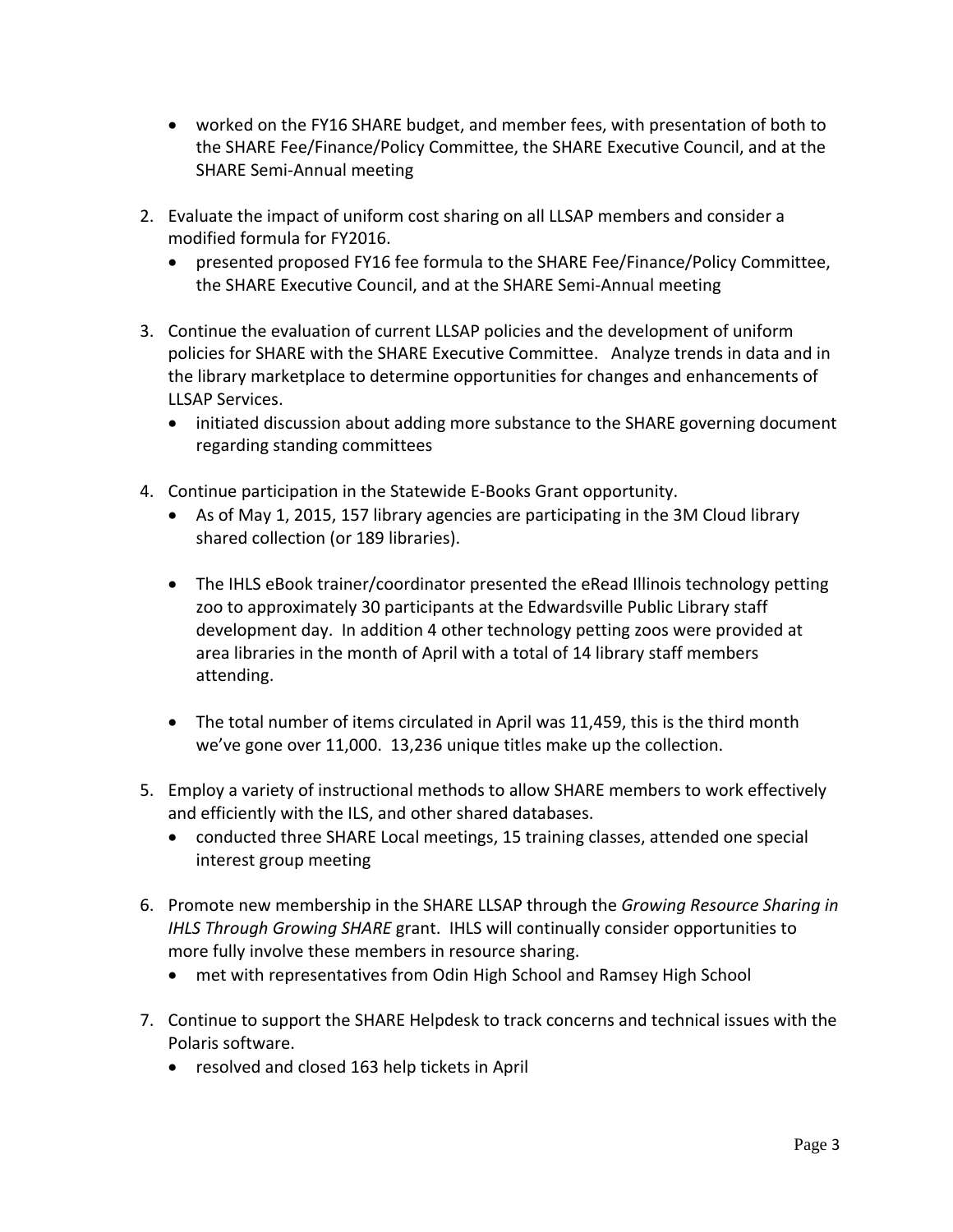- 8. Continue to offer SHARE member libraries special IHLS SHARE group purchase prices for common third‐party database products (e.g. Gale, Ebsco, Library Ideas, World Book). Available products and pricing information will be funneled through SHARE staff to all SHARE members. Ordering and invoicing will be coordinated by SHARE staff, thereby providing an incentive to vendors. A \$40.00 handling fee per database is assessed for cost recovery.
	- began FY16 negotiations with vendors

**Objective C:** Ensure the integrity of bibliographic records. **Activities**

- 1. Maintain the requirement that all bibliographic records (with the exception of equipment, on order and E‐book) must be OCLC derived records and have an OCLC control number to ensure database standards and mitigate duplicate records.
	- Merged and cleaned up 528 bibliographic records in the SHARE database.
- 2. Support a Cataloging Center operation for SHARE Full members for copy and original cataloging of MARC bibliographic records and the creation of local authority records to enhance recovery. Service options are Cataloging Library (Full member meets continuing education requirements for cataloging staff and performs own cataloging); Barcoding A Library (Full member sends all new materials to Center for copy and original cataloging and assessed fee based on percentage of library's materials budget); Barcoding B Library (full member sends new materials as needed for original cataloging and assessed fee of \$10 per item cataloged). Any item that meets the Cataloging Maintenance Center's (CMC) eligible collections criteria for free cataloging is passed on to the CMC.
	- Cataloged 940 items for SHARE members.
	- Cataloged 156 retrocon items for new members joining SHARE.
	- CMC cataloged 208 items for Illinois libraries.
- 3. Provide appropriate training for cataloging.
	- 10 Cataloging classes held in the IHLS service area.
	- 3 Cataloging work days held in the IHLS service area.
- 4. Evaluate the efficacy and fee models associated with the Cataloging Center operation for possible revision.
	- Have started working on the procedures for the \$3 bib.

## **Objective D:** Operate Cataloging Maintenance Centers on behalf of libraries in Illinois. **Activities**

1. Fulfill NACO (Name Authority Cooperative Program of the PCC) obligation by creating a minimum of 100 name or uniform title authority records per year.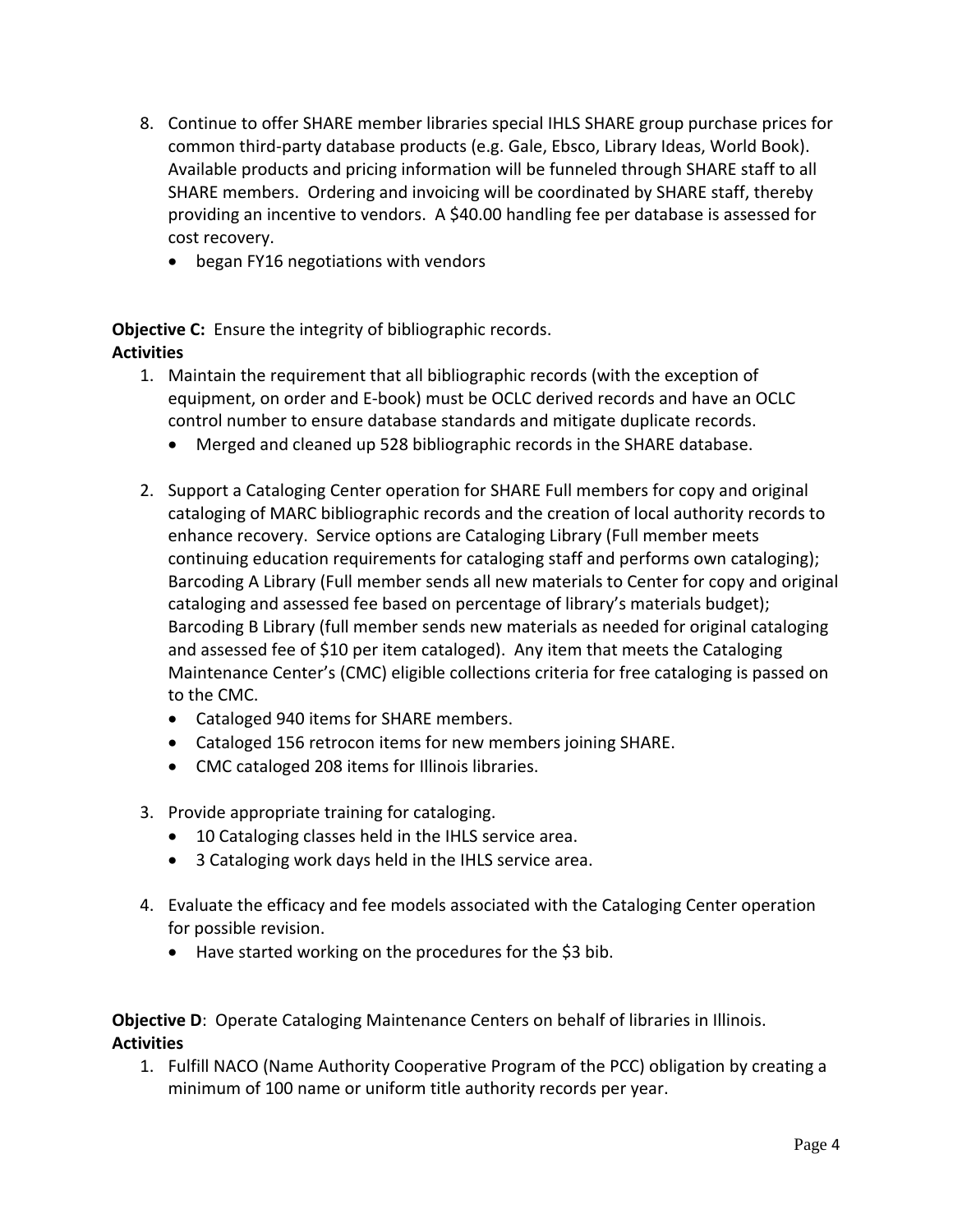- Have created 97 NACO authority files this fiscal year.
- 2. Continue support of LLSAP database cleanup efforts in LLSAP.
	- Have been contacting the other LLSAPs in the state to determine how many non-OCLC bibliographic records still need to be upgraded.
	- Have been working with the SHARE staff to identify and mark non-OCLC bibliographic records from the OCLC retrospective conversion of holdings.
- 3. Cooperate with Illinois State Library staff to identify statewide cataloging needs and develop strategies to meet them, prioritizing statewide initiatives that require cataloging expertise to ensure statewide access and resource sharing assistance with projects as agreed upon.
	- Have worked with ISL staff concerning transcription services.
	- Have met with the digital grant recipients and discussed the work needed.

# **Goal II: Provide a sustainable delivery system that provides the best service possible for Illinois libraries and their users.**

**Objective A**: Ensure that IHLS delivery of library materials is accurate, timely, and meets member library needs. **Activities**

- 1. Develop methods to deliver training to member libraries on labeling, packaging, and other preparation of library materials with the goal of improving delivery time.
	- Final version of the "Welcome to Delivery" packet printed and distributed at Reaching Forward South. Next up are the transitional/affiliate member libraries for distribution.
- 2. Conduct an annual delivery satisfaction and needs survey of member libraries and solicit recommendations from individual member libraries. Adjustments will be made based on need and feasibility.
	- Survey is ready to go out to the members. Late May is the anticipated date for release.
- 3. Evaluate the current delivery routes and adjust as needed to improve delivery efficiency using the fleet management system.
	- All hubs are "zoned" which means the same libraries in a geographic area are on the same route.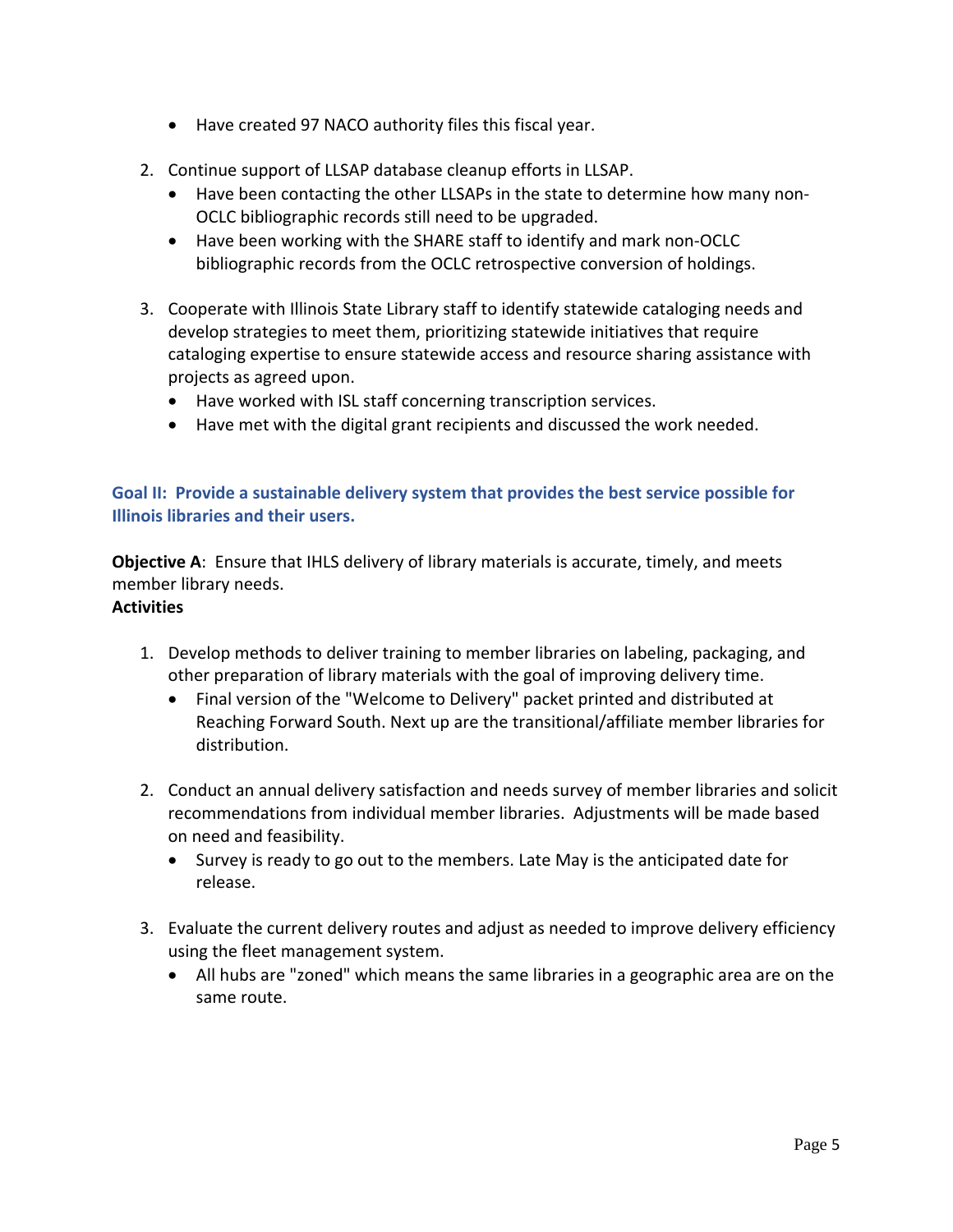| <b>April 2015</b> | Delivery picked up<br>/delivered | <b>ILDS Delivery</b><br>Items to Hub | <b>ILDS Delivery</b><br>Items from Hub |  |
|-------------------|----------------------------------|--------------------------------------|----------------------------------------|--|
| Champaign         | 218,953                          | 27,716                               | 27,074                                 |  |
| Du Quoin          | 147,090                          | 25,031                               | 23,060                                 |  |
| Edwardsville      | 182,007                          | 32,748                               | 32,483                                 |  |

**Objective B**: Leverage existing delivery resources. **Activities**

- 1. Evaluate direct and overhead costs for sorting and delivery.
	- Stats have now been gathered regarding number of hours for the actual delivery of the items and then the number of hours needed for the sorting of the materials

# **Priority: Illinois Machine Sublending Agency**

**Goal: Provide good customer service and well maintained machines to patrons of the Talking Books Program.**

**Objective:** Support the statewide machine lending program located in DuQuoin. **Activities**

- 1. Contract with the Illinois State Library to manage statewide services.
	- Required monthly reports were submitted to NLS.

|                   | C <sub>1</sub> s Sent | <b>DS1s Sent</b> | <b>DA1s Sent</b> | <b>BARD Inquiries</b><br><b>Responded To</b> |
|-------------------|-----------------------|------------------|------------------|----------------------------------------------|
| August 2014       | 9                     | 173              | 94               | 13                                           |
| September 2014    | 22                    | 154              | 134              | 15                                           |
| October 2014      | 23                    | 121              | 177              | 10                                           |
| November 2014     | 10                    | 110              | 114              | 12                                           |
| December 2014     | 15                    | 86               | 154              | 11                                           |
| January 2015      | 22                    | 78               | 159              | 14                                           |
| February 2015     | 9                     | 57               | 118              | 9                                            |
| <b>March 2015</b> | 19                    | 86               | 176              | 13                                           |
| <b>April 2015</b> | 13                    | 75               | 166              | 10                                           |

2. Participate in the planning, coordination and evaluation of Illinois Talking Book Service, and ensure appropriate provision of services by staying informed of current procedures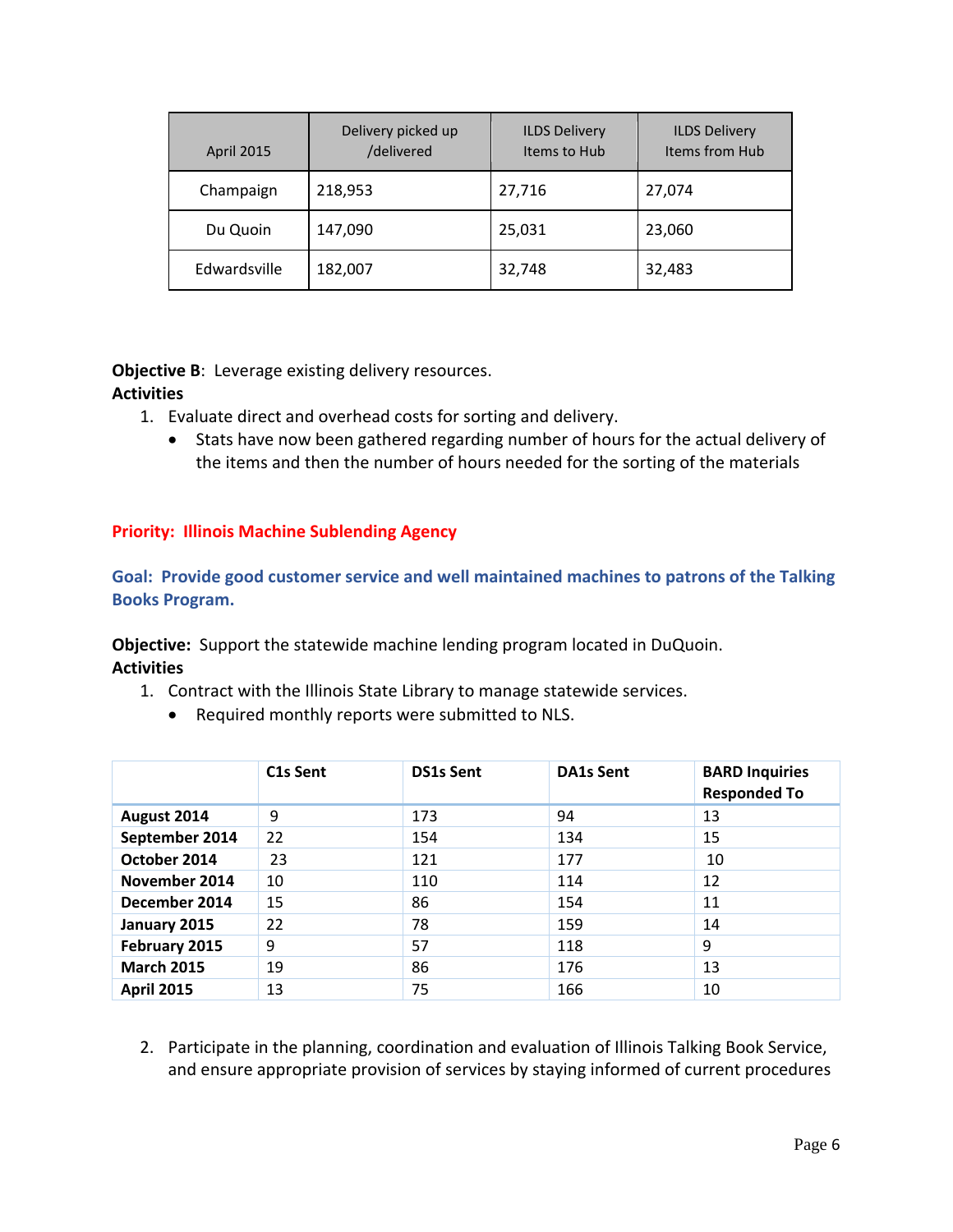and trends related to Talking Books, the National Library Services/Library of Congress and librarianship in general.

- 4/2 Midlands Conference Committee conference call.
- 4/9 Final KLAS Conference Programming Committee conference call.
- 4/19 4/24 Manager and Patron Service Coordinator attended KLAS Users Conference in Oklahoma City, Oklahoma.
- 4/27 NLS Consultant visit to Springfield, Illinois. Machine Lending Review Report/Survey submitted to Pamela Davenport, NLS Consultant.
- 3. Ensure the efficient and successful provision of service in accordance with the Revised Standards and Guidelines.
	- Filled all requests for machines and equipment within 2 business days of receipt of request.
	- Responded to all BARD inquiries in a timely and efficient manner.

# **Priority: Administrative Activities**

## **Goal 1: Ensure effective utilization of IHLS resources**

# **Objective A**: Ensure fiscal accountability

### **Activities:**

Goal 2: Support the business operations of IHLS through monthly financial reports, payroll, accounts payable, and accounts receivable.

- Prepared and processed two payrolls
- Normal routine processing of Accounts Payable Invoices
- Prepared and mailed OCLC Quarterly and Monthly Invoices
- Prepared March 2015 Bill Payments Report and Credit Transactions Report for IHLS Finance Committee and Board of Directors.
- Developed FY2016 Annual Operations Budget and Explanation Template.
- Prepared FY2016 Operations Budget Presentation for Board of Directors Meeting.
- Prepared IHLS Cash Position Analysis forBoard of Directors Meeting.
- Prepared FY2016 Annual Operations Budget and Narratives and Exhibits for submission to ISL.
- Prepared quarterly grant reports for ISL.

**Objective B**: Employ qualified, professional, accountable staff. **Activities**

1. Recruit and employ qualified personnel of diverse backgrounds to carry out the mission and goals of IHLS. Increase the applicant pool by participating in local community